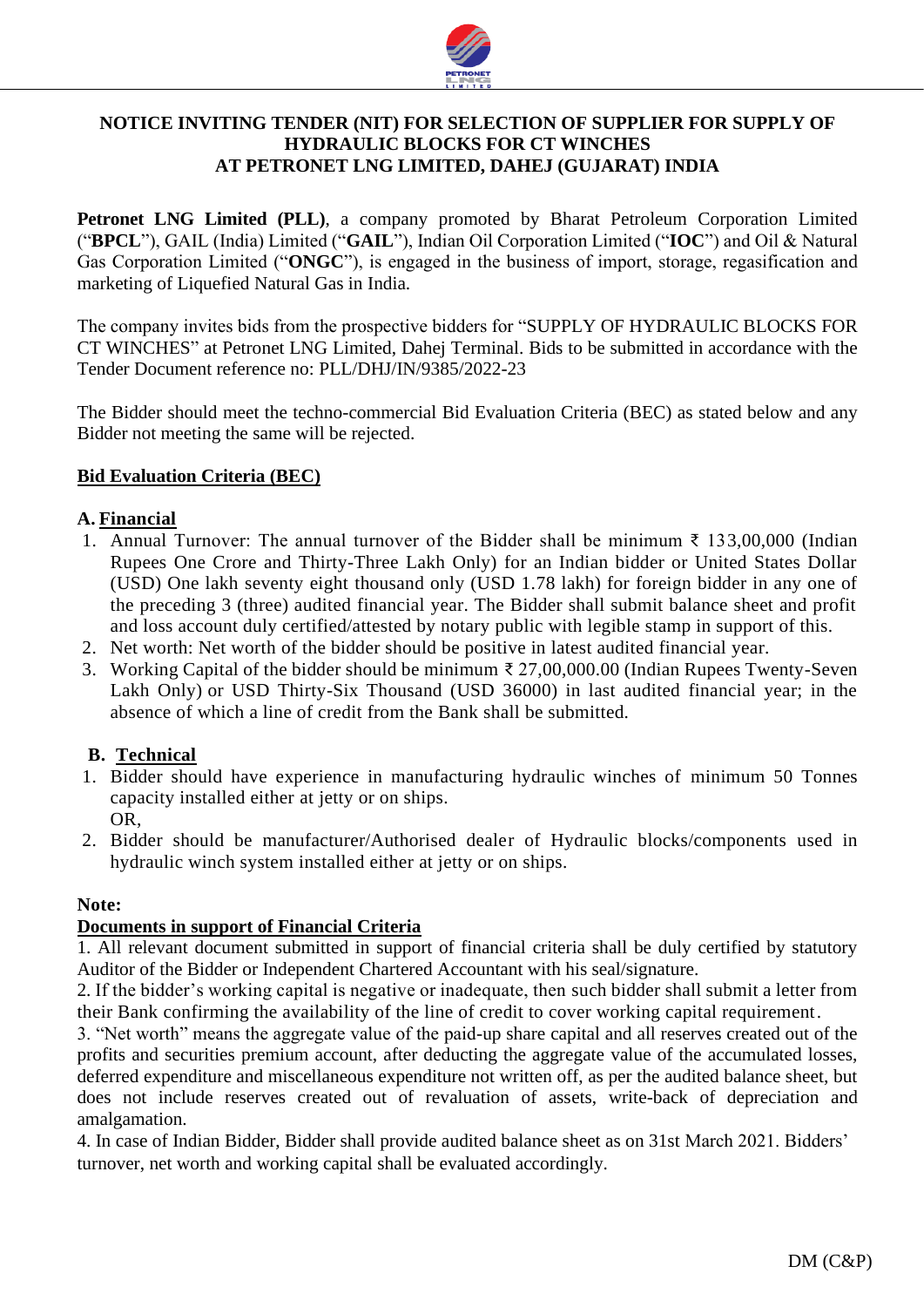

5. In case of Foreign Bidder, Bidder shall provide audited balance sheet not earlier than as on 31<sup>st</sup> December 2020 as last financial year. Bidders' turnover, net worth and working capital shall be evaluated accordingly.

## **Documents in support of Technical Criteria**

- 1. For Manufacturer of Hydraulic Winch:
	- a. PO /WO copy of winch (\*)
	- b. Client list

# OR

For Manufacturer of Hydraulic blocks/Components: a. PO /WO copy of Hydraulic blocks/components (\*)

b. Client list

(\*) – The bidder shall provide order copy of at least one similar work in previous 10 (Ten) years.

Definition of similar work:

Bidder must have successfully completed order of "Hydraulic Winch/Hydraulic Blocks/Hydraulic Components" in previous 10 (Ten) years reckoned from the due date of bid submission.

OR

For Authorised dealer of Hydraulic blocks/Components:

- a. Authorisation certificate
- b. Client list

2. All documents in support of Technical Criteria of BEC to be furnished by the bidders shall necessarily be duly certified/ attested by:

(i) For Indian bidder: duly certified/ attested by Chartered Engineer and notary public with legible stamp. (ii) For Foreign bidder: duly certified/ attested by Chartered Engineer/ Licensed Professional Engineer or Equivalent Registered Engineer of bidder's country with legible stamp.

3. A job executed by a Bidder for its own plant/projects cannot be considered as experience for the purpose of meeting requirement of BEC of the tender. However, jobs executed for Subsidiary/ Fellow subsidiary/ Holding company will be considered as experience for the purpose of meeting BEC subject to submission of tax paid invoice(s) duly certified by statutory Auditor of the Bidder towards payments of statutory tax in support of the job executed for Subsidiary/ fellow subsidiary / Holding company. Such Bidders to submit these documents in addition to the documents specified in the bidding documents to meet BEC.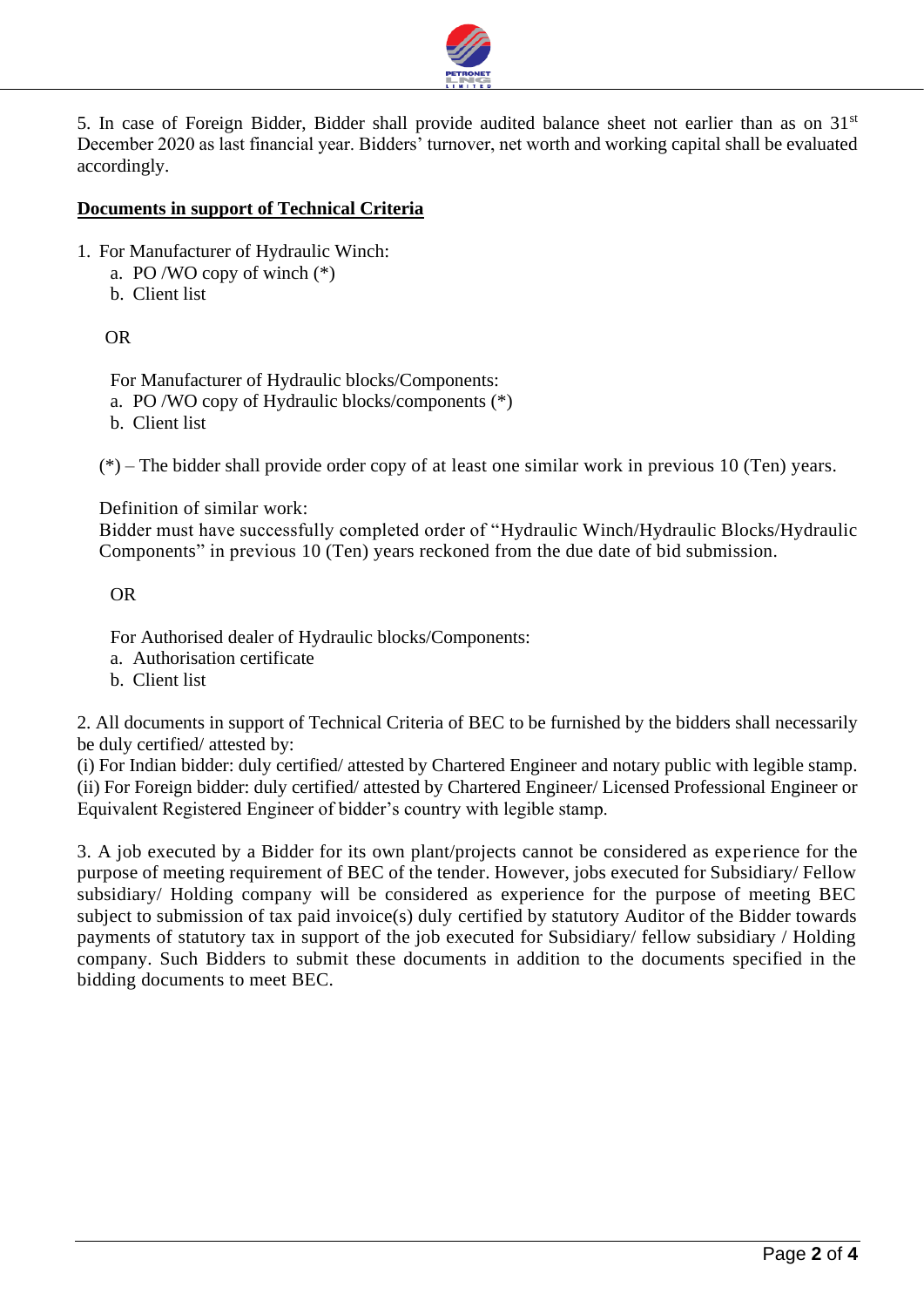

# **General Instructions**

For participation and more details, Interested Party (ies) can buy the Tender Document on payment of Tender Document fee (Non-refundable) as per details provided below:

| <b>Issue of Tender Document</b>    | Tender can be collected on any working day from the address                              |
|------------------------------------|------------------------------------------------------------------------------------------|
|                                    | given below from 10:00 hrs of 06.06.2022 to 04.07.2022 upto                              |
|                                    | $(17:00 \text{ hrs})$                                                                    |
|                                    | Petronet LNG Limited,                                                                    |
|                                    | GIDC Industrial Estate, Plot No. 7/A, DAHEJ,                                             |
|                                    | Taluka: Vagra, Dist.: Bharuch, PIN-392130 Gujarat (India).                               |
|                                    | Tel: 02641- 670231/235                                                                   |
|                                    |                                                                                          |
|                                    | Email id:                                                                                |
|                                    | materials@petronetlng.in/bhavinpatel@petronetlng.in                                      |
|                                    | (In case of Indian Bidder)                                                               |
|                                    | INR 2,500.00 (Indian Rupees Two Thousand and Five Hundred                                |
|                                    | Only)                                                                                    |
| <b>Tender Document Fee</b>         |                                                                                          |
| (non-refundable)                   | <b>OR</b>                                                                                |
|                                    |                                                                                          |
|                                    | (In case of Foreign Bidder)                                                              |
|                                    | \$100 (One Hundred US Dollar Only)                                                       |
|                                    | (In case of Indian Bidder)                                                               |
|                                    | INR 3,98,000.00 (Indian Rupees Three Lakh Ninety-Eight                                   |
|                                    | Thousand Only)                                                                           |
|                                    |                                                                                          |
| <b>Earnest Money Deposit (EMD)</b> | <b>OR</b>                                                                                |
|                                    |                                                                                          |
|                                    | (In case of Foreign Bidder)                                                              |
|                                    | \$5310 (Five Thousand Three Hundred and Ten US Dollar Only)                              |
|                                    |                                                                                          |
|                                    |                                                                                          |
| <b>Mode of payment of Tender</b>   | $1.$ The<br><b>bidders</b><br>should<br>submit<br>the<br><b>Tender</b><br><b>Fee/EMD</b> |
| <b>Document Fee and EMD</b>        | (separately) through online banking in the account given as                              |
|                                    | below and copy of UTR/details of transaction should be sent                              |
|                                    | at<br>the<br>email<br>address:                                                           |
|                                    | materials@petronetlng.in/bhavinpatel@petronetlng.in                                      |
|                                    |                                                                                          |
|                                    | <b>EMD or Tender Fee in INR (For Indian Bidders)</b>                                     |
|                                    | Beneficiary Name: Petronet LNG Limited, Dahej Plant                                      |
|                                    | Account Number: PLLDHJIN093852022                                                        |
|                                    |                                                                                          |
|                                    | Bank Name: HDFC Bank Ltd.                                                                |
|                                    | Branch Name: K G Marg, Delhi                                                             |
|                                    | IFSC Code: HDFC0000003                                                                   |
|                                    |                                                                                          |
|                                    | <b>OR</b>                                                                                |
|                                    |                                                                                          |
|                                    | <b>EMD or Tender Fee in USD (For Foreign Bidders)</b>                                    |
|                                    |                                                                                          |
|                                    | Beneficiary Name: Petronet LNG Limited                                                   |
|                                    | <b>Bank Name:</b><br><b>State Bank of India</b>                                          |
|                                    | <b>Account No:</b><br>32519890815                                                        |
|                                    |                                                                                          |
|                                    | <b>Branch Code:</b><br>17313<br><b>IFSC</b> Code:<br>SBIN0017313                         |